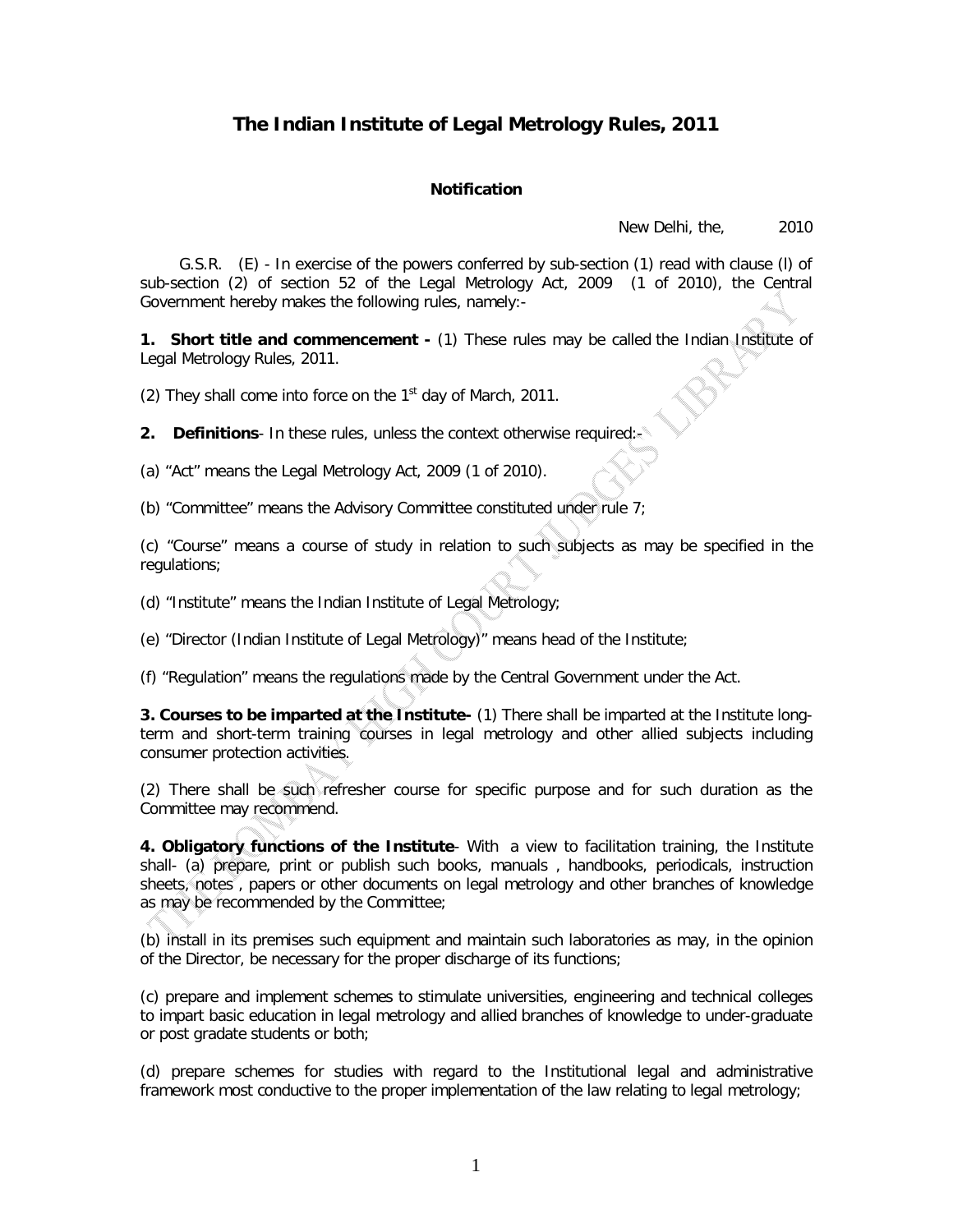(e) establish relations and co-operation with any other agency or organisation, whether in India or outside, which may have a useful function in relation to training in legal metrology;

(f) establish and maintain a library to encourage study of and research in legal metrology and allied branches of knowledge.

**5. Qualification of persons to be eligible for admission in the Institute.-** No person shall be admitted to the Institute unless he satisfies the requirements of any one of the following clauses, namely:-

(a) that he is employed by the Central Government or any State Government in any Department dealing with Legal Metrology and either holds-

(i) a degree in Science (with Physic as one of the subjects), technology or engineering, or

(ii) a diploma in engineering; and has been sponsored for training at the Institute by the Government by which he is so employed:

Provided that the educational qualification is not required in respect of persons who are already employed as legal metrology officers or eligible for promotion to legal metrology officer on the date of commencement of these rules:

Provided further that a person so employed holding a degree of a recognised university or equivalent may also be sponsored by the Government by which he is so employed, if such person having been employed by that Government before the commencement of these rules, has acquired experience in legal metrology for a period of not less than two years:

Provided that where any other person employed by the State Government is sponsored by that Government, the Central Government may relax the educational qualifications if the person so sponsored has field experience in legal metrology for a period of not less than two years and he is considered by the Central Government to be otherwise suitable for undergoing the course of training.

(b) that he is employed in a country outside India in any department dealing with legal metrology and holds degree or diploma which is equivalent to a degree or diploma specified in clause (a) and has been sponsored by the Government of that Country in which he is so employed:

Provided that in the case of a person employed in a country outside India, who is sponsored by the Government of that country, the Central Government may relax the educational qualification if the person so sponsored is considered by the Central Government to be other wise suitable for undergoing the course of training.

(c) that he is employed in an industrial unit and has passed the examination conducted by the Industrial Training Institute or an equivalent examination or holds a degree or diploma specified in clause (a) and has been sponsored by the industrial unit in which he is so employed.

(d) that he is connected with consumer protection activities.

**6. Regulation of admission to the Institute** - The admission to the various courses, run by the Institute shall be made by the Director, from amongst the eligible candidates on the basis of the length of experience in the field of legal metrology.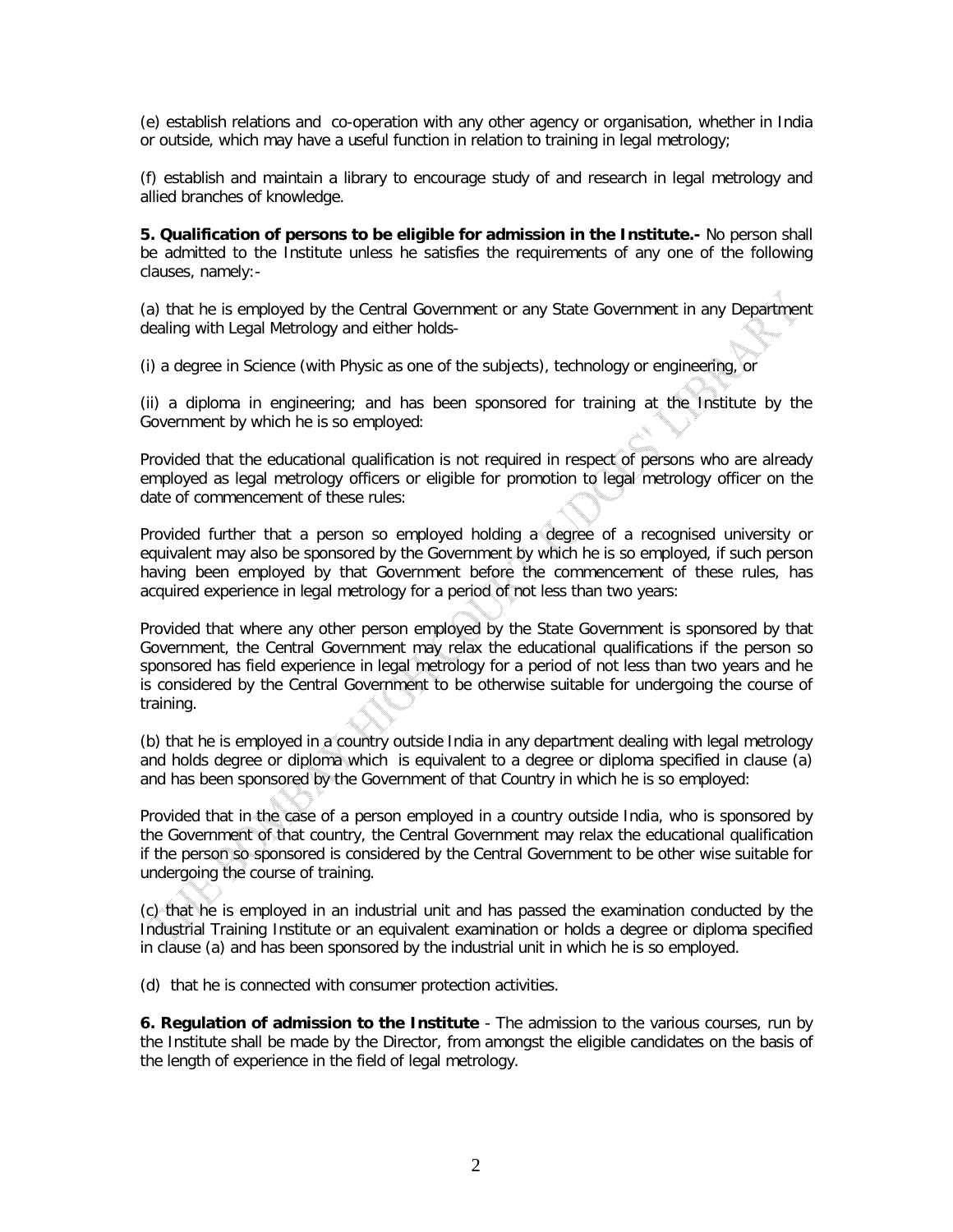**7. Advisory Committee**- (1) The Central Government shall constitute an advisory Committee for advising it in relation to the functions and development of the Institute or in relation to such other matters concerning the Institute as that Government may consider necessary to refer to the Committee.

(2) The Central Government may constitute an advisory committee which shall consist of not less than 13 and not more than 15 members having experience in metrology, law or public administration.

(3) The traveling and other expenses of the members of the committee for attending any meeting thereof shall be regulated in accordance with such rules, made by the central Government or, as the case may be, the State Government which are in force for the time being, in relation to such matters and shall be borne by the authority on whose behalf or at whose instance, the members concerned is attending the meeting.

(4) Save as otherwise provide in sub-rule (2), the term of the office of the members of the Committee shall be three years:

Provided that a member may be re-nominated for a like period by the authority competent to nominate him under this rule:

Provided further that if the Committee is not reconstituted after the expiry of the term of office, the term of office of its members shall stand extended for one year or until the Committee is duly reconstituted under this rule, whichever is earlier.

(5) The Committee may constitute such working groups, as it may think fit to consider such matters as may be entrusted to such working groups.

(6) The Director shall be the convener of each working group and shall be an ex-office member of each such working groups.

(7) The Director shall provide secretarial assistance to the Committee and also to any working group constituted by the Committee.

**8. Power of Institute to grant certificate, diplomas** - The Institute may award such certificate of proficiency or diploma to the person who has successfully completed the training at the Institute, as the Committee may recommend.

**9. Fees** - The Institute may charge such fees, as may be approved, by an order by the Central Government in this regard, for the services rendered by it in imparting various courses.

**10. Repeal and savings**:- (1) The Indian Institute of Legal Metrology Rules, 1980 (herein under referred to as the said rules) are hereby repealed.

Provided that such repeal shall not affect:

(a) the previous operations of the said rules or anything done or omitted to be done or suffered therein; or

(b) any right, privilege, obligation or liability acquired, accrued or incurred under the said rules; or

(c) any penalty, forfeiture or punishment incurred in respect of any offence committed against the said rules; or